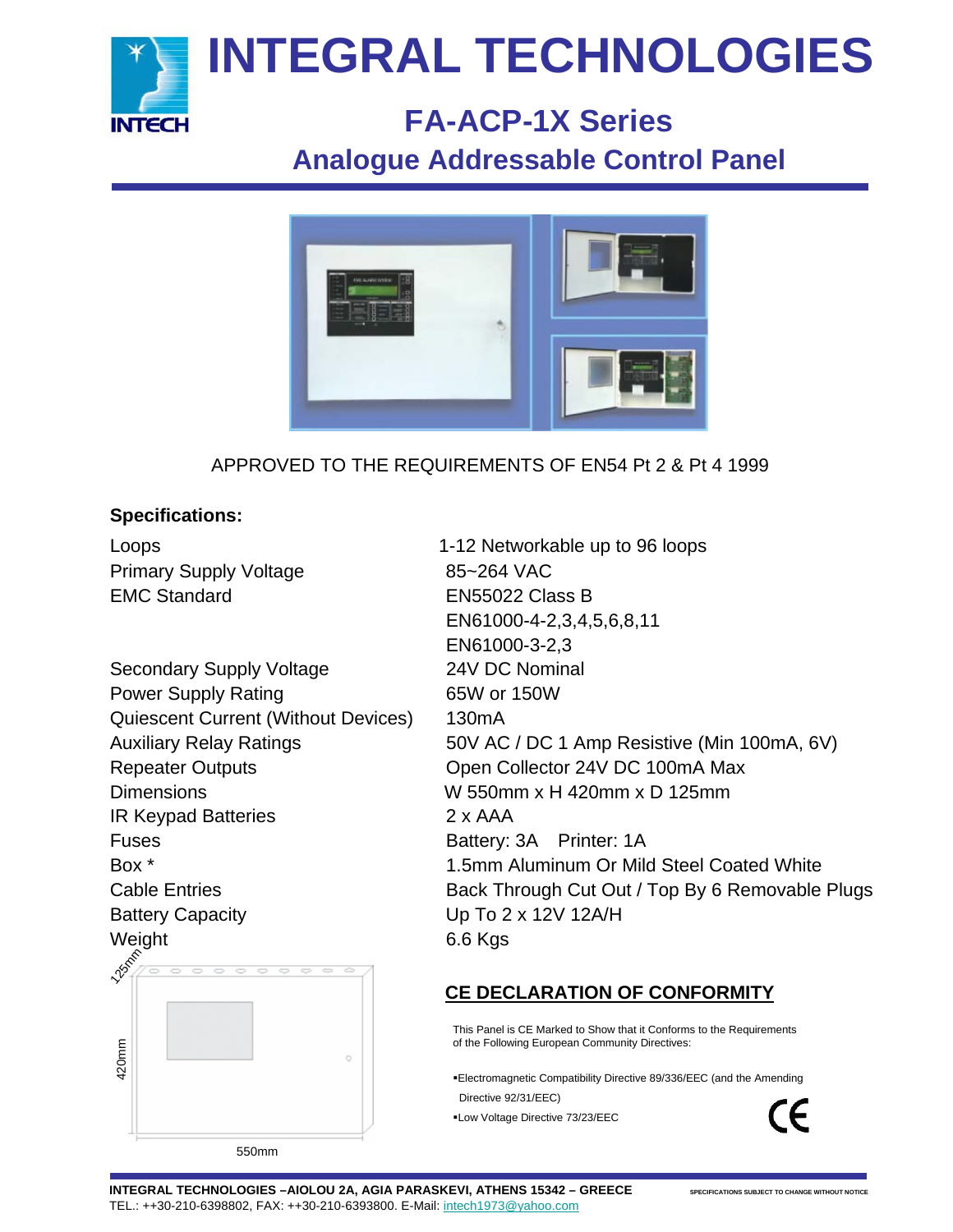

## **FA-ACP-0X Series Analogue Addressable Control Panel**



APPROVED TO THE REQUIREMENTS OF EN54 Pt 2 & Pt 4 1999

## **Specifications:**

Primary Supply Voltage 85~264 VAC EMC Standard EN55022 Class B

Secondary Supply Voltage 24V DC Nominal Power Supply Rating 65W or 150W Quiescent Current (Without Devices) 130mA Repeater Outputs **COLLECT COLLECT COLLECT A** Open Collector 24V DC 100mA Max Dimensions 1~3 Loops W 340mm x H 370mm x D 125mm IR Keypad Batteries 2 x AAA Fuses **Battery: 3A** Printer: 1A Battery Capacity **Example 2** Up To 2 x 12V 12Ah Weight 4.2 Kgs



Loops 1 or 3 Networkable up to 96 loops EN61000-4-2,3,4,5,6,8,11 EN61000-3-2,3 Auxiliary Relay Ratings 50V AC / DC 1 Amp Resistive (Min 100mA, 6V) Box \* 1.5mm Aluminum Or Mild Steel Coated White Cable Entries **Back Through Cut Out / Top By 6 Removable Plugs** 

## **CE DECLARATION OF CONFORMITY**

This Panel is CE Marked to Show that it Conforms to the Requirements of the Following European Community Directives:

- Electromagnetic Compatibility Directive 89/336/EEC (and the Amending Directive 92/31/EEC)
- Low Voltage Directive 73/23/EEC

 $\epsilon$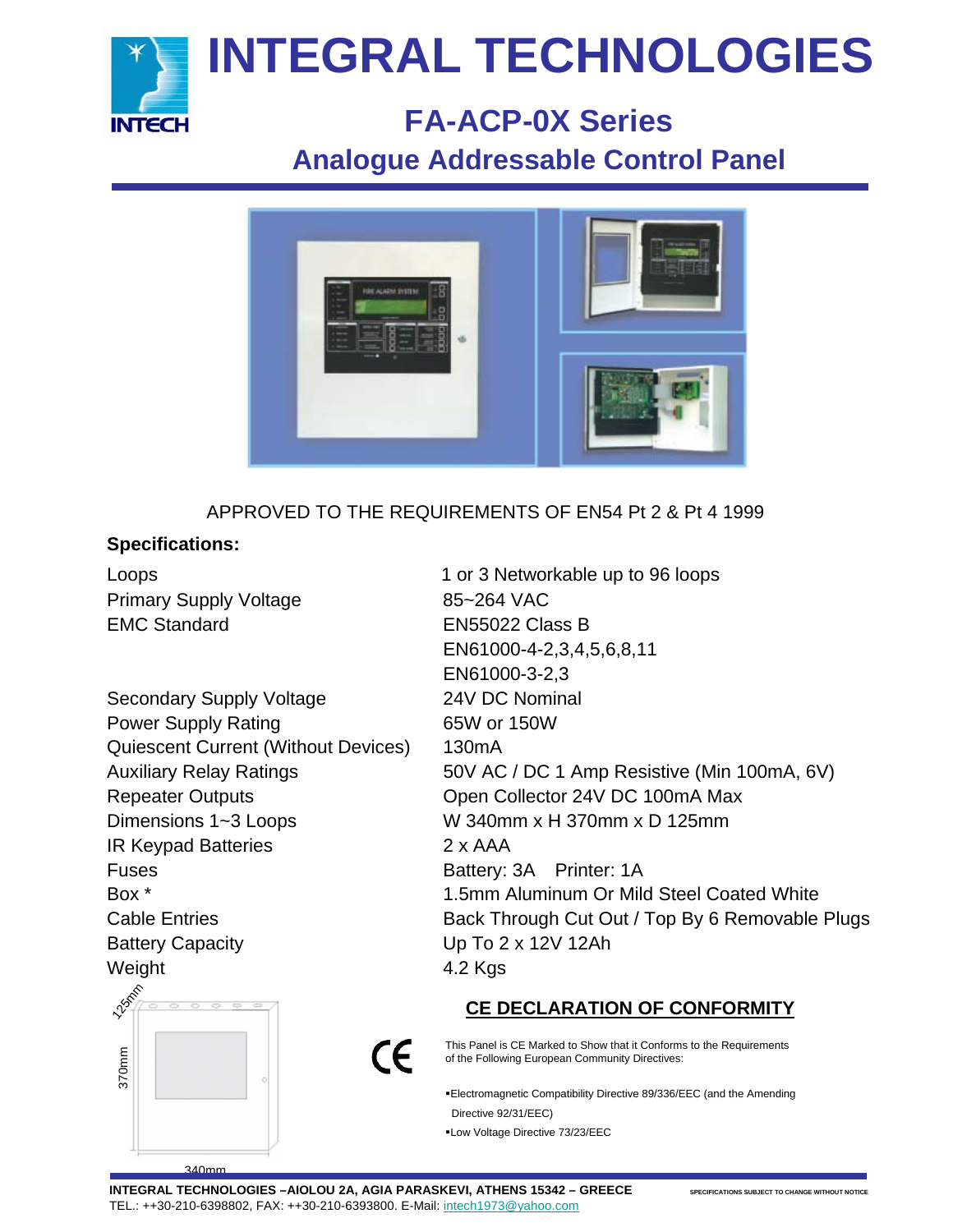

## **FA-ABG Addressable Break Glass**





**FA-ABG-01 FA-ABG-WP**

## **Features:**

- Two Wire Connection for Easy Installation
- Compatible with Standard Single-Gang Mounting Boxes
- Suitable for Flush Mounting or Surface Mounting
- Simple DIP switch Setting
- Integral LED Controlled from Panel
- Tested to BS5839 Part 2

## **Description:**

The FA-ABG is Designed to be Used as a Component of a Compatible Fire Control System Using Intech Analogue Addressable Devices. It is a Dedicated Addressable Break Glass Unit for Installation on a Two Wire Communication Circuit Providing Both Signaling of Alarm to the Monitoring Control Panel and Local LED Indication of Activation.

The FA-ABG may be Installed as Either a Flush or Surface Mounted Device in a Normal Internal Environment. It is not Intended for Use in an Externally Exposed or Hazardous Location.

The FA-ABG May be Flush Mounted to Compatible Electrical Boxes.

### **Specifications:**

Minimum Operating Voltage: 15V Maximum Operating Voltage: 32V Standby Current: 40 uA Alarm Current: 20 mA

### **Models available**

FA-AGB-01 Standard (indoor) FA-ABG-F Standard (indoor) with FLIP cover FA-ABG-WP Weatherproof (outdoor)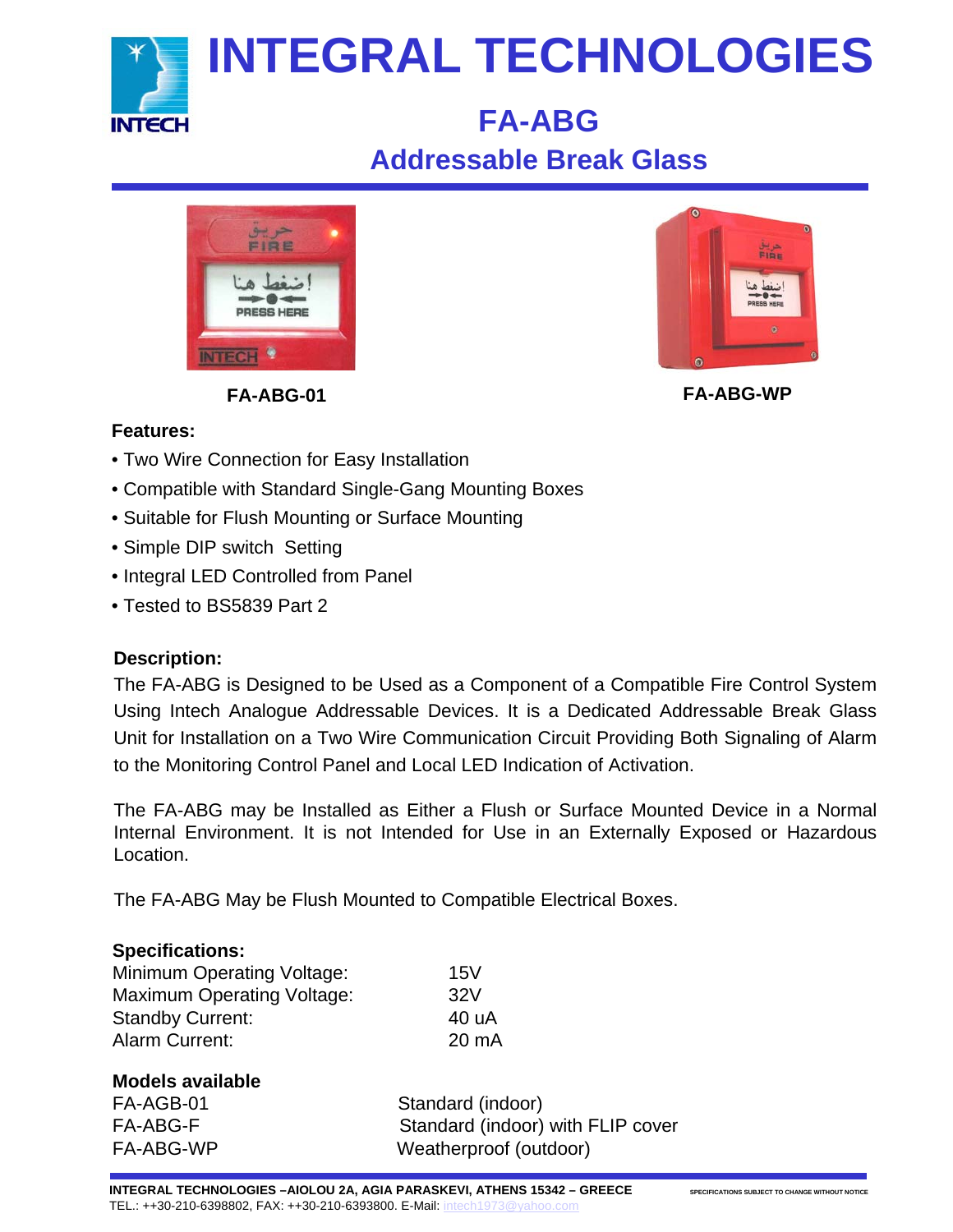

## **FA-ABL-XX Series Addressable Fire Alarm Bell**

### **Features:**

- High Efficiency Low Current Consumption 24 VDC Bells.
- Terminals will Accept 2.5mm Cables.
- Simple Installation Via Multi-Fixing Base Plate for All Types of Locations.
- Designed for Installation on a Standard 4" Square Electrical Box (WP Model).
- Adaptors Allow Surface, Semi-Flush, Flush and Weatherproof Mounting (WP Model).
- Fully Suppressed and no Interference with Other Equipment.
- Manufactured According to UL Standards.
- Address setting by DIP switch





**Weatherproof Box FA-WBB-01**

## **Specifications:**

Dimensions: 6" (152mm) Voltage: 24 VDC Current: 25mA Sound Output: 96dB @ 1 M Weight: 0.9 Kgs (Approx.) Models available: FA-ABL-01 Standard Indoor FA-ABL-WP Weatherproof

Operating Temperature:  $-35^{\circ}$ C to 60°C @ 95% RH Movement: Motor & Striker (01) or Solenoid (WP) Gong: Gong: Steel Secured with Screw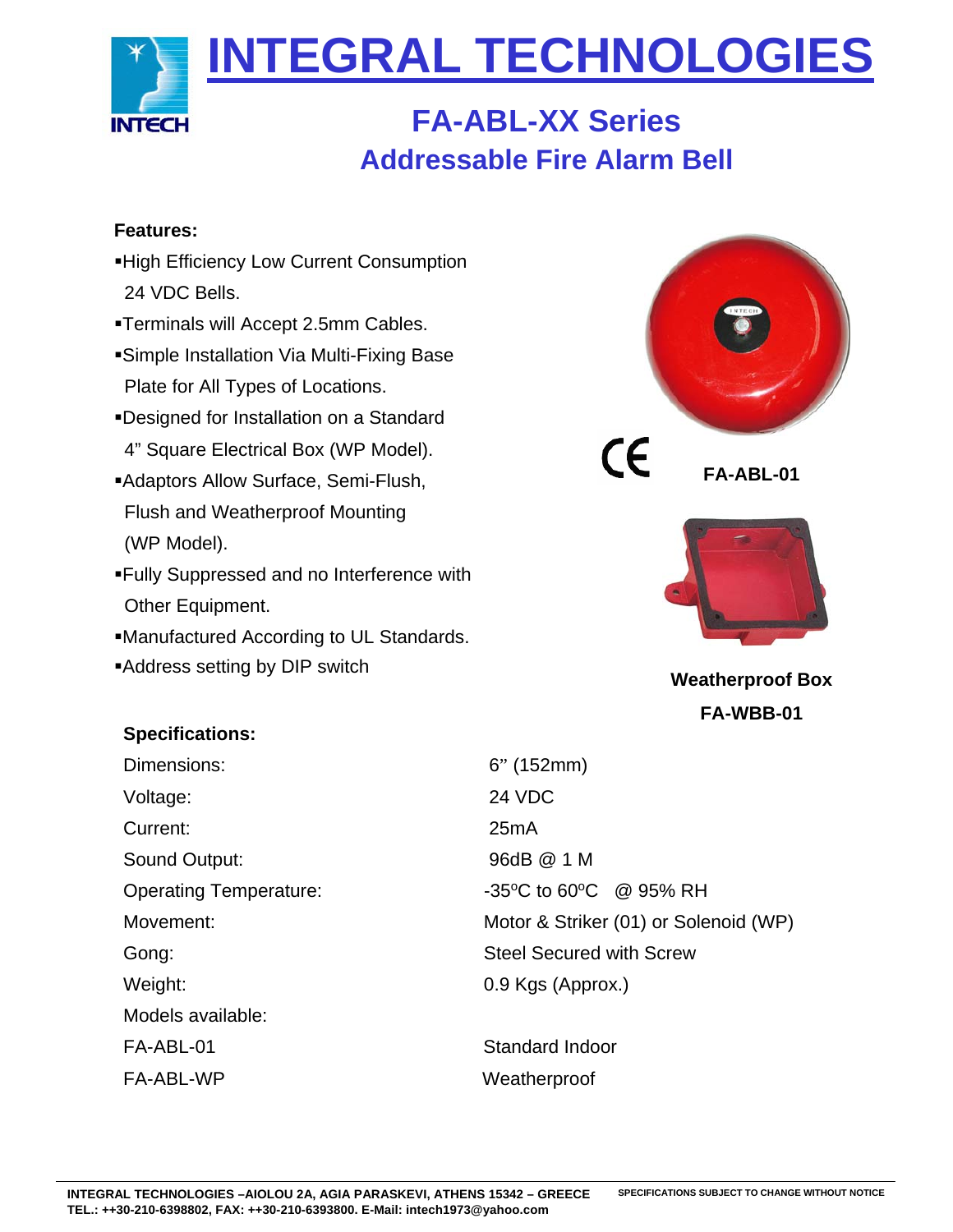

The **FA-ACP-EX** range of analogue addressable control panels features single loop expandable to two loops models, and it provides a cost effective solution for small to

medium sized installations.

Designed and manufactured to comply with

the requirements of EN54 standards, it supports 125

devices per loop.

Using advanced communications up to 32 individually

addressed Loop sounders can be connected in each loop.

An LCD display of 4 rows gives clear textual information of

FIRE/FAULT conditions to end user.

There are also 16 zones Fire LED indicators.



Repeaters can be connected via RS422/RS485, Fiber Optic or TCP/IP interfaces.

#### **Features:**

- Single loop expandable to two loops, 125 devices per loop.
- Universal Automatic power input 90-260 VOLTS 50/60 Hz.
- Detector loops monitored for integrity.
- 2 supervised/ monitored conventional sounder circuits
- 384 fully programmable zones
- 512 fully programmable sounder groups
- 512 fully programmable INPUT/OUTPUT groups.
- Event log (rolling 2000 entries).
- Backlit LCD display with 4 rows of 40 characters
- Programming by Software.
- ■2 Relay outputs fire and fault
- Power supply 1,7A at 28 Vdc
- Fully EN54 part 2 and 4 compliant
- ABS Fire retardant enclosure
- Repeater output via RS422/485, Fiber Optic or TCP/IP interfaces.
- Up to 32 individually addressed Loop sounders can be connected.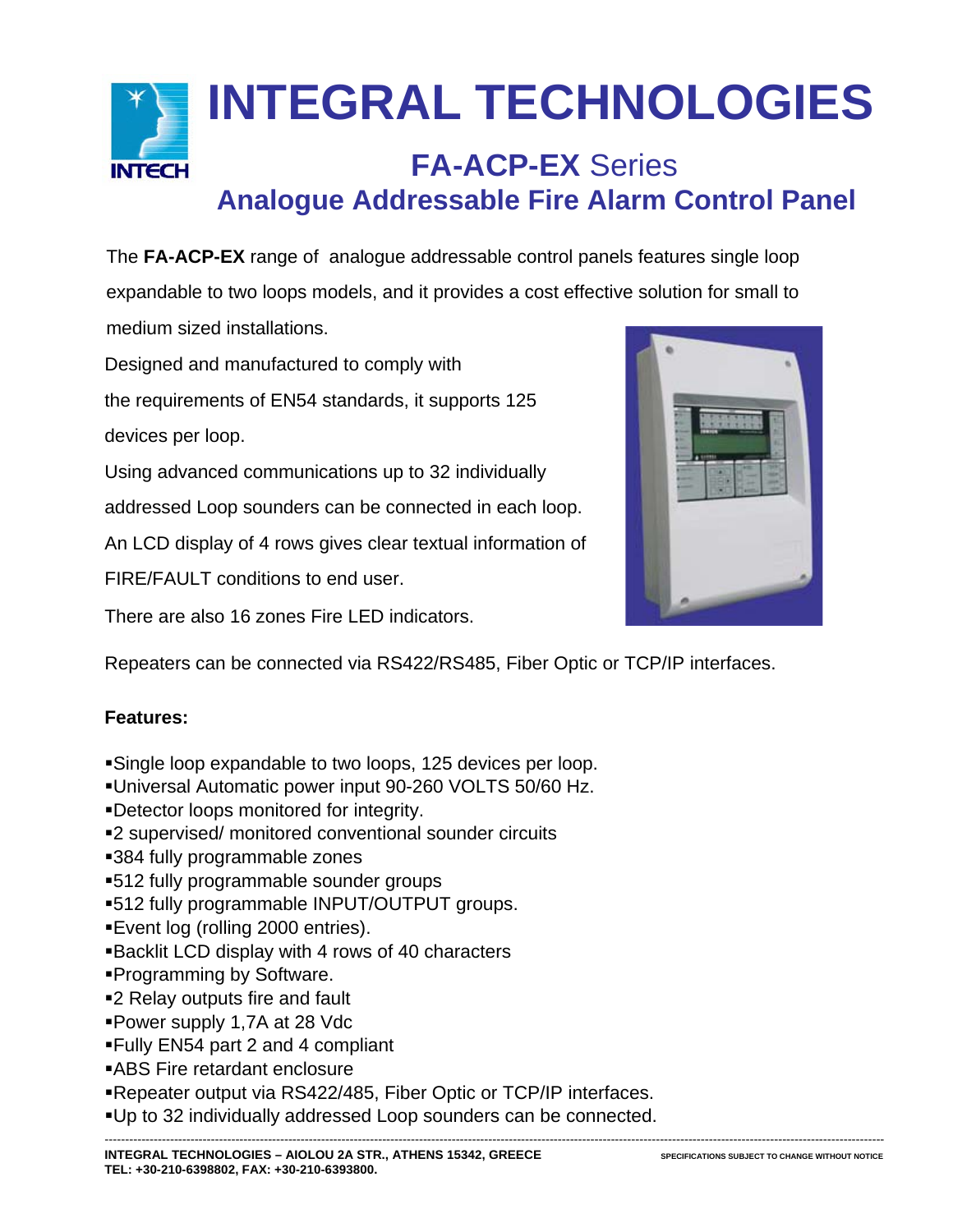

## **FA-ACP-EX** Series

## **Analogue Addressable Fire Alarm Control Panel**

## **Technical Specifications**

| Mains supply voltage                        | 85-264v 50/60Hz                                                        |
|---------------------------------------------|------------------------------------------------------------------------|
| Internal power supply                       | Min.20V DC-Max.30V DC (28.5V DC nominal) Max. Ripple 1V peak-pea       |
| Total output current                        | 1,7A @230 Vac                                                          |
| Supply and battery charger monitored        | <b>YES</b>                                                             |
| Batteries monitored                         | <b>YES</b>                                                             |
| Max battery size                            | 2 x 12V 7AH SLA                                                        |
| Mains Fuse                                  | $4 A - 250 V$ Slow Blow $-20$ mm                                       |
| <b>Battery Fuse</b>                         | 1.6 Amp resettable - Electronic Fuse                                   |
| Max Current Draw from Battery (Mains Fails) | 1.5 Amp Max.@ Max. Operating Temperature                               |
| <b>Detection Circuit Specification</b>      |                                                                        |
| Number of loops                             | One expandable to two                                                  |
| Max number of devices                       | 125 per loop                                                           |
| Max cable capacitance                       | 120 pF/m                                                               |
| Max. loop cable length                      | 1.2 Km                                                                 |
| Recommended cable                           | $0.5 - 2.5$ sq. mm                                                     |
| Cable type                                  | Shielded                                                               |
| Cable category                              | <b>FPLR</b>                                                            |
| Max number of addressable sounders          | 32 per loop                                                            |
| Addressable sounder type                    | Low current                                                            |
| <b>Sounder Circuit Specification</b>        |                                                                        |
| Number of circuits                          | 2                                                                      |
| End of Line Resistor value                  | 10 K Ohms                                                              |
| Monitoring                                  | Open and short circuit                                                 |
| Alarm Voltage 27.5 V DC                     |                                                                        |
|                                             | Sounder circuit Fuse 1.1 Amp resettable (Electronic Fuse)              |
| Max. Current available                      | 1 Amp @ 27,5 V DC Nominal                                              |
| <b>Auxiliary Outputs</b>                    |                                                                        |
| Aux power output                            | 27.5 V DC Nominal - Max. Current Drawn 300mA                           |
| Fire relay                                  | Active in Fire condition, load 30V DC/1A resistive                     |
| Fault relay                                 | Normally closed, fail safe open on any fault, load 30V DC/1A resistive |
| <b>Quiescent power</b>                      |                                                                        |
| Internal circuits                           | 100 mA                                                                 |
| Battery charger                             | 1 A                                                                    |
| Analogue loop                               | 275 mA                                                                 |
| <b>Dimensions</b>                           |                                                                        |
| Size                                        | 274 (W) x 404 (L) x 109 (H) mm                                         |
| Weight without batteries                    | $1,6$ Kgs                                                              |
| <b>Operating Conditions</b>                 |                                                                        |
| <b>Operating Temperature</b>                | 0 to $+40$ C                                                           |
| <b>Max Relative Humidity</b>                | 85% non condensing                                                     |
|                                             |                                                                        |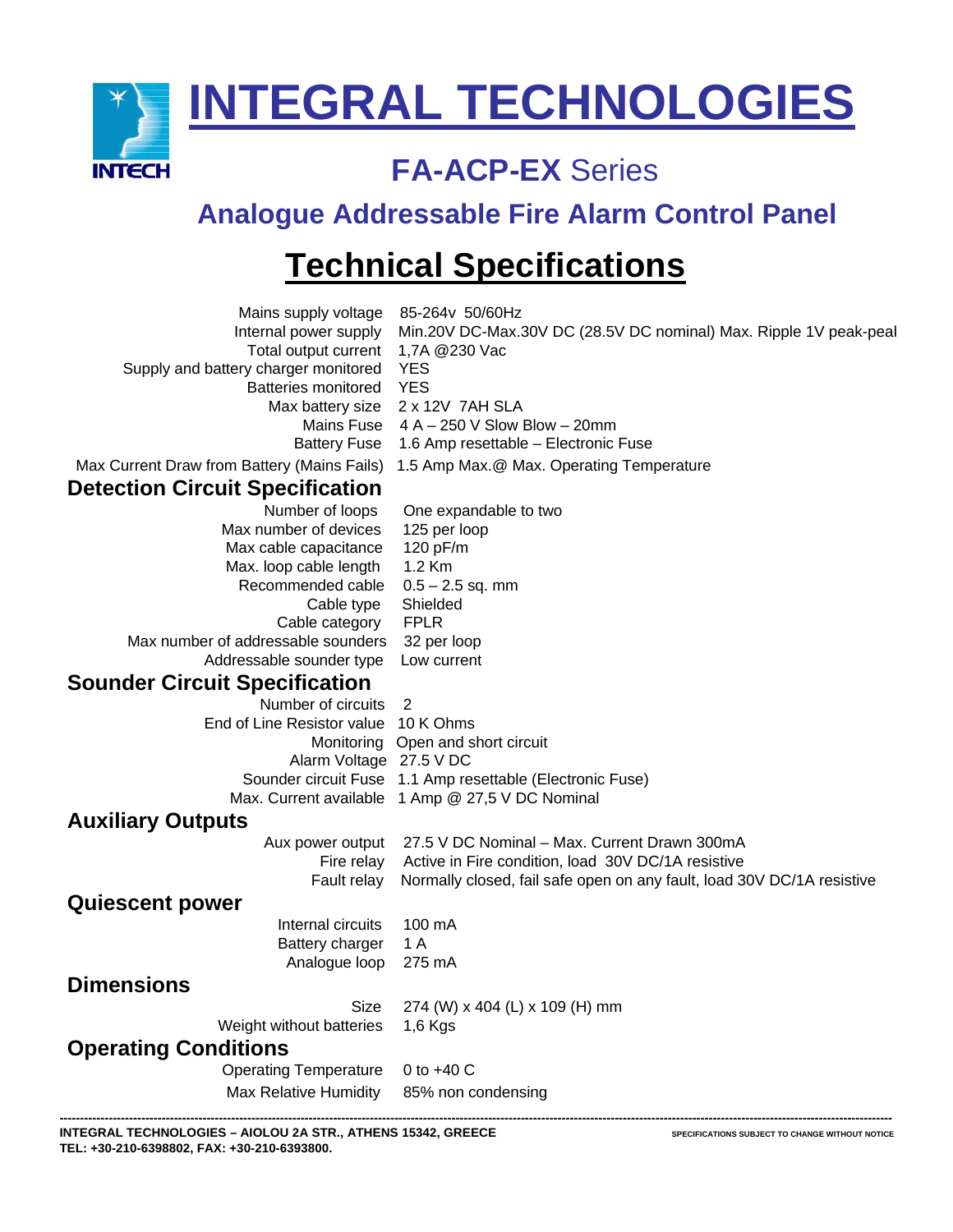

## **FA-ADD-400 Series Addressable Duct Detector**

### **Features:**

Easy Installation Detects Smoke in High Speed Air-Flows Remote LED Option Simple address selection by DIP switch Quick Detector Head Removal and Cleaning



**FA-CDD-XX**

#### **Specifications:**

| <b>Operating Voltage:</b>     | 24 VDC from the FACP or 24 110 / 220 V AC |
|-------------------------------|-------------------------------------------|
| Max Standby Current:          | $42 \mu A$                                |
| Max Alarm Current:            | 60 mA                                     |
| <b>Operating Temperature:</b> | $0^{\circ}$ C to 70 $^{\circ}$ C          |
| Air Duct Velocity:            | 2.5 to 20 m/s                             |
| Dimensions:                   | 368 x 128 x 100 mm                        |
| Weight:                       | 2 Kgs                                     |
| Sampling tube                 | Available in various lengths              |
| <b>Models available:</b>      |                                           |
| FA-ADD-24                     | 24 VDC                                    |
| FA-ADD-AC                     | 24 / 110 / 220 AC 50/60 Hz                |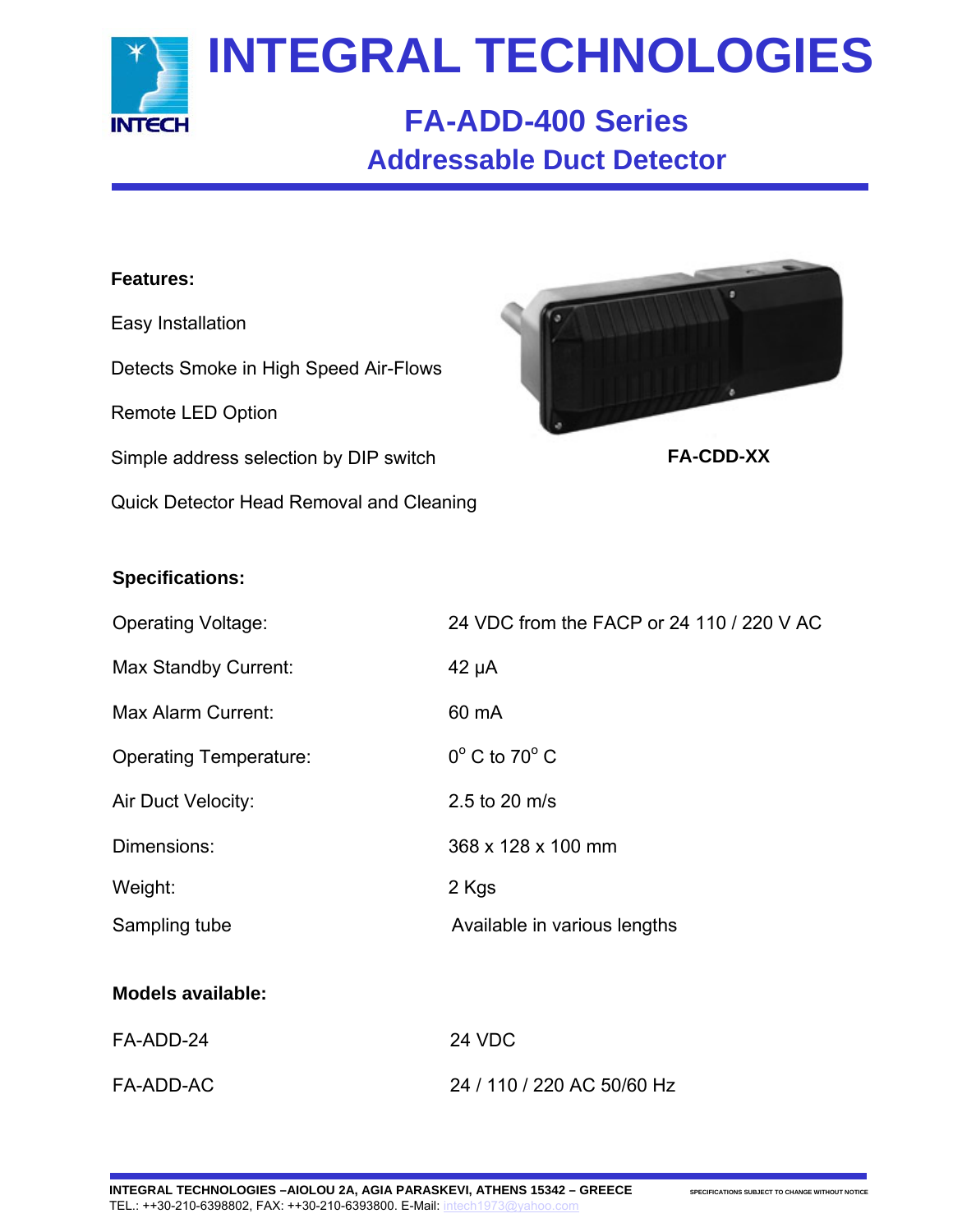

## **FA-AGD-XX Series**

## **Addressable GAS detector**



**FA-AGD-C FA-AGD-W**

## **Features:**

Model FA-AGD-X Series Detectors for Sensing and Monitoring LPG, CO and Natural Gas.

- Easy to Install in Wall or Ceiling.
- Using Microprocessor for Circuit Control and Gas Monitoring to Assure Performance Stability and Reliability.
- Sounding a Loud Alarm Signal of 85 dB at Alarm Mode.
- Simple address selection by DIP switch
- **Ergonomic Design of Detector Casing.**
- No Battery is Required for Circuit Control.
- Relay Output Provides Relay NO/NC (Normal Open/Normal Close) Contact for Connection with a Central Monitoring System or Other Applications (Exhaust Fans, Gas Valve Etc.).

| <b>Model</b>                 | <b>Mount Type</b>               |
|------------------------------|---------------------------------|
| FA-AGD-C                     | Ceiling                         |
| FA-AGD-W                     | Wall                            |
| <b>Specifications:</b>       |                                 |
| <b>Power Supply</b>          | 24V DC or 220 VAC, 50/60Hz      |
| <b>Power Consumption</b>     | 7W                              |
| <b>Dimensions</b>            |                                 |
| FA-CGD-C                     | $120D - 51H$ mm                 |
| FA-CGD-W                     | $120H - 68W - 40D$ mm           |
| <b>Operating Temperature</b> | $0^{\circ}$ C ~ 40 $^{\circ}$ C |
| Sensitivity                  | Less Than 15% LEL               |

**INTEGRAL TECHNOLOGIES –AIOLOU 2A, AGIA PARASKEVI, ATHENS 15342 – GREECE** SPECIFICATIONS SUBJECT TO CHANGE WITHOUT NOTICE TEL.: ++30-210-6398802, FAX: ++30-210-6393800. E-Mail: [intech1973@yahoo.com](mailto:intech1973@yahoo.com)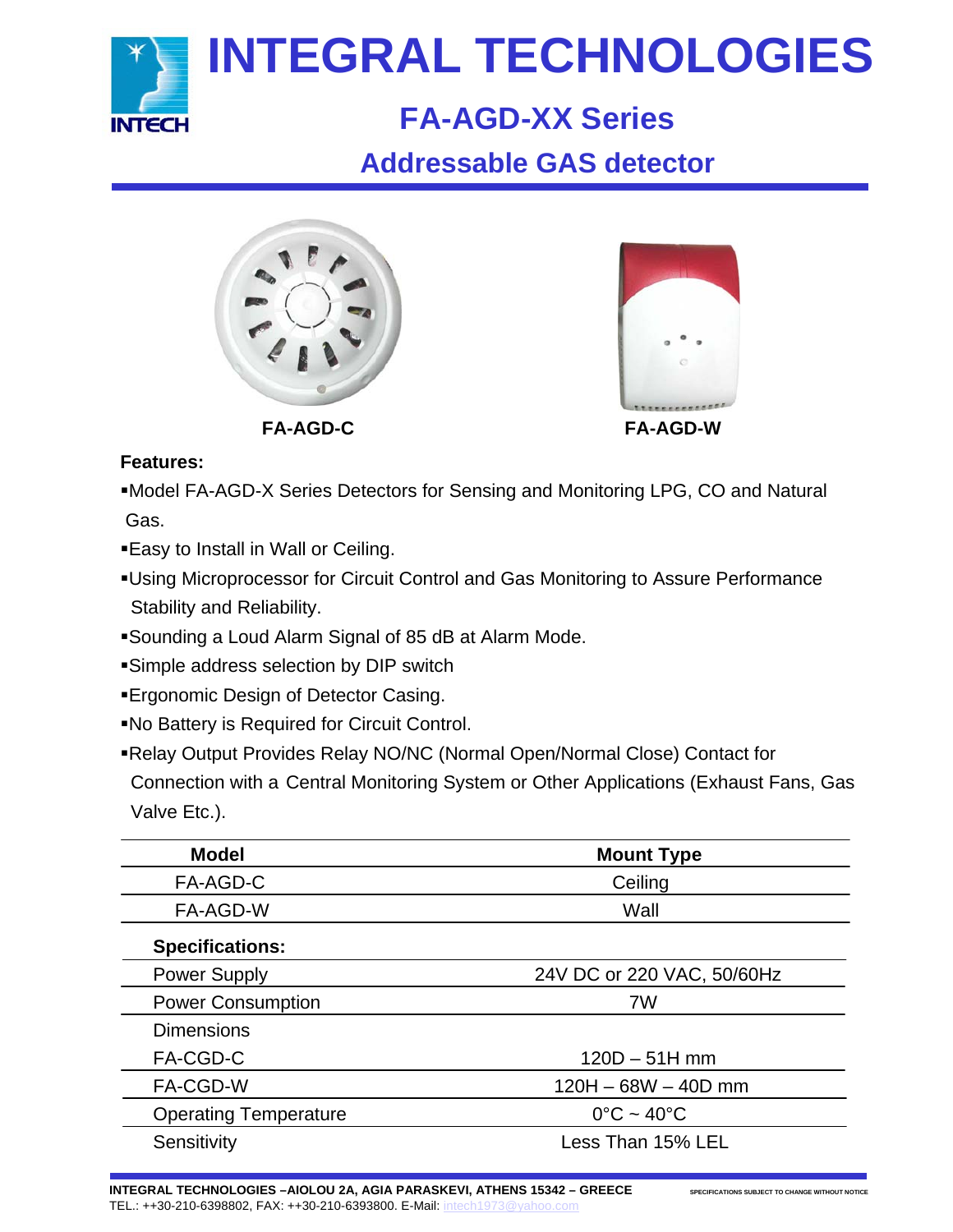

## **FA-ALI LINE ISOLATOR MODULE**

## **Description**

The INTECH FA-ALI isolator is designed to provide protection against short circuits faults in FA-ACP-E and FA-ACP-XX systems. In case of short circuit the isolator disconnects the faulty part of the loop and automatically reconnects it to the system when the short is rectified.

The isolator is housed in a box with two (2) YELLOW LEDS for easy identification which side of the device is a short circuit.



Up to 32 devices may be fitted between two isolators as per EN54 standards.





## **Specifications**

| Minimum operating voltage        | 17 VDC                        |
|----------------------------------|-------------------------------|
| <b>Maximum Operating Voltage</b> | 40 VDC                        |
| Quiescent current                | 150 uA @ 24 V                 |
| Current in isolated state        | 5.4 mA @ 24 V                 |
| Maximum loop current             | 1 A                           |
| Operating humidity               | 0-95% RH non-condesning       |
| Operating temperature            | $-20$ to $+60$ deg. C         |
| Storage temperature              | $-30$ to $+80$ deg C          |
| <b>Dimensions</b>                | Dia: 100 mm H: 40 mm with lid |

**INTEGRAL TECHNOLOGIES –AIOLOU 2A, AGIA PARASKEVI, ATHENS 15342 – GREECE** SPECIFICATIONS SUBJECT TO CHANGE WITHOUT NOTICE TEL.: ++30-210-6398802, FAX: ++30-210-6393800. E-Mail: [intech1973@yahoo.com](mailto:intech1973@yahoo.com)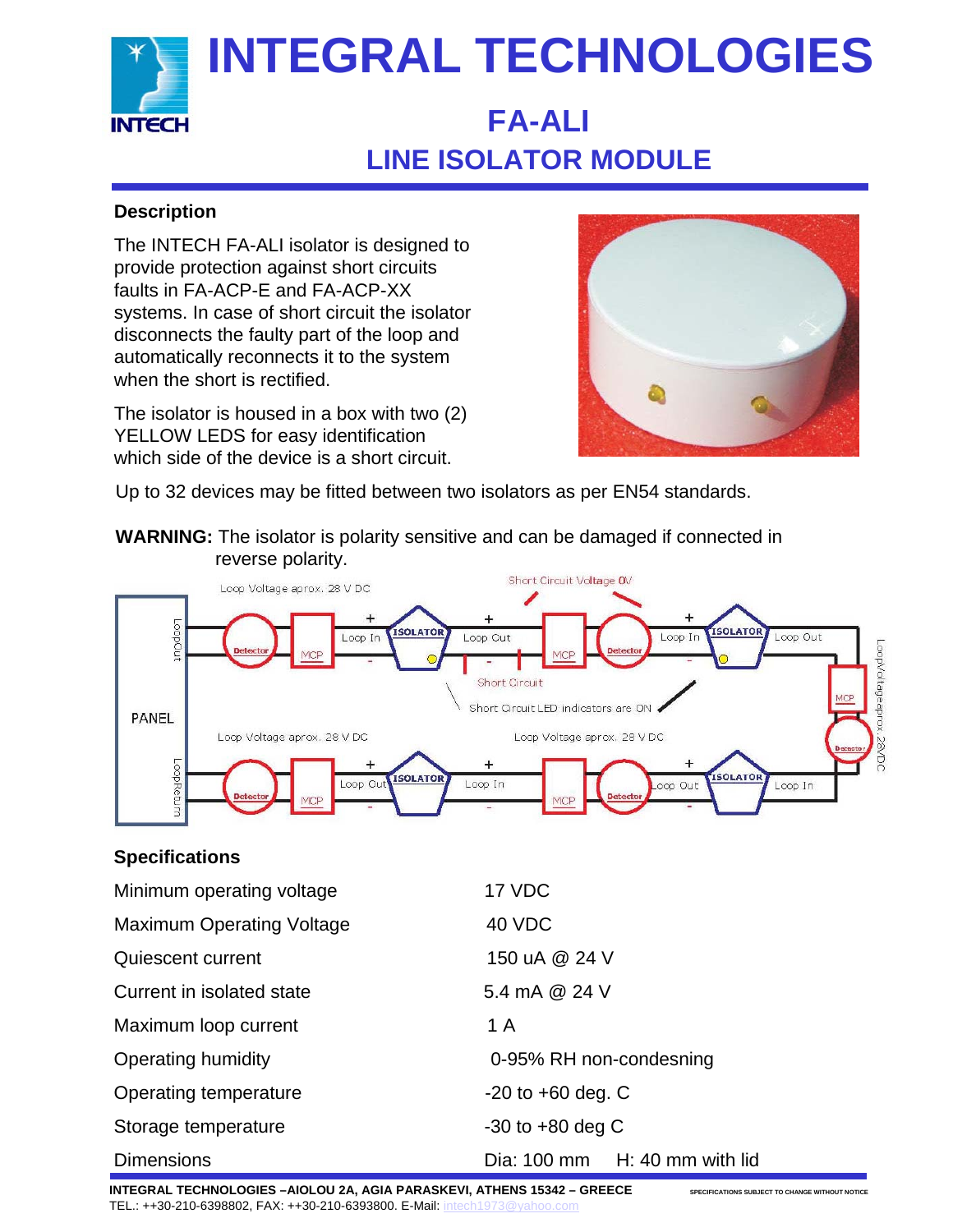

## **FA-APD/AHD**

## **Addressable Smoke and Heat Detectors**



#### **FA-APD Optical Smoke Detector:**

The Optical Smoke Detector has an Internal Pulsing LED and Photo-Diode at an Obtuse Angle. In Clear Air Conditions the Photo-Diode Receives no Light from the LED and Produces a Corresponding Analog Signal. When Smoke Enters the Chamber it Scatters the Light onto the Photo-Diode, Increasing the Signal Transmitted to Control Equipment. The Clear LED Emits Continuous Red Light when the Detector is in Alarm Stage and Blinks Green in Standby Position.



#### **FA-AHD Heat Detector:**

The Heat Detector has a Low Air Flow Resistant Case for Good Contact Between Sensing Thermistor and Surrounding Air. Temperature is Measured by a Single Thermistor Network which gives a Voltage Output Proportional to the External Air Temperature. The Signal is Processed and Transmitted to Control Equipment.

**EN-54** 

#### **Specifications:**

| <b>Model</b>                                                   | <b>FA-APD</b>                | <b>FA-AHD</b>                    |
|----------------------------------------------------------------|------------------------------|----------------------------------|
| Size of Device in<br>Base H x D mm                             | 46 x 100                     | 46 x 100                         |
| <b>Supply Voltage</b>                                          | $17 - 28$ VDC                | $17 - 28$ VDC                    |
| <b>Quiescent Current</b>                                       | 340 µA                       | $250 \mu A$                      |
| <b>Normal Surge Current</b><br>(Synchronized to ADC Operation) | 600 µA                       | $310 \mu A$                      |
| Alarm Indication                                               | <b>Red LED</b>               | <b>Red LED</b>                   |
| <b>Alarm LED Current</b>                                       | 4 mA                         | 2 mA                             |
| <b>Normal Operating Temperature</b>                            | $-20^\circ$ to $+60^\circ$ C | $-20^{\circ}$ to $+70^{\circ}$ C |
| Humidity (No Condensation)                                     | $0 - 95%$                    | $0 - 95%$                        |
| Maximum Wind (Continuous)                                      | Unaffected                   |                                  |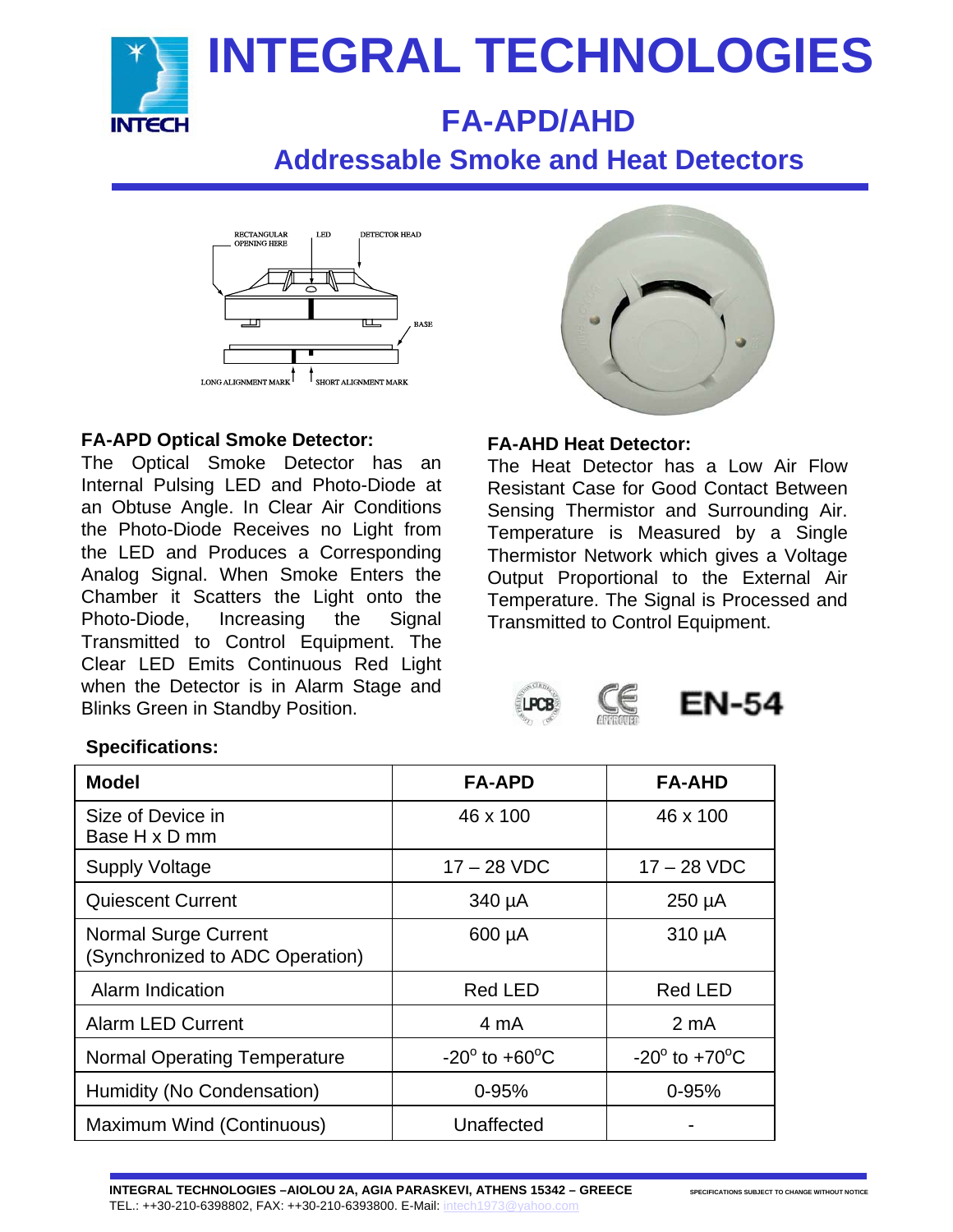

## **CONTROL MODULE**

The FA-ASM is an External Powered Sounder Control Module, Designed Mechanically to be Mounted Inside a Standard Module Box.

The Main Features of this Module is its Capability to Drive and Monitor a Bell Output With a Maximum Output of 1A. The Wiring to the Sounders is Monitored for Short and Open Circuit in Quiescent Mode Requiring a Single 10Khom Resistor to be Placed at the End of the Monitored Line.

A Six Way DIL Switch of Which Only the First Five Sections are Used Allows Programming of Addresses 94 to 125.

The Output of the Modules is by a Two Way Terminal Block Where the Line of Sounders to be Driven is Connected. The Output Can Either be Pulsed or Continuous and the Sounders can be Connected as Single Frequency or Sweep.

The Protocol Used by the FA-ASM is Compatible with FA-ACP. When Exposed to a FA-ACP Interrogation Format the Module Just Continues its Power Management Function Without Disturbing the Communication of Eventual INTECH Devices in the Loop.

The FA-ASM Responds only to the FA-ACP Protocol Extension Implemented by INTEGRAL TECHNOLOGIES in its Control Panels and Which Allows Synchronization of All Sounders in a Loop. A Maximum Number of 32 Modules Can be Connected to Each Addressable Loop.

The Current Derived to the Sounder Output is Limited to 1 A Which Protects the Output from Overloading if the Output is Accidentally Shorted.

When the Line Monitored is Correctly Terminated by a 10Khom Resistor an Analogue Value of 16 is Returned Upon Interrogation of the Device. If the Sounder line is Either Interrupted or Short Circuited at any Point, a Fault Value of 4 is Returned. When in Alarm, the Analogue Value Reported by the Device is Always 17. This Signals to the Control Panel that the Sounder Controller has Responded to its Activation Command.

#### **Technical Characteristics**

Working Voltage 17-40 Volts DC Output current 1 A Quiescent Current Consumption 750uA Max. Alarm Current Consumption 1.5mA Max. Operating Temperature 0 - 85°C Humidity 30 – 95%

Non-Condensing Dimensions 57mm x 48mm



#### **External Supply**

Working Voltage 12 – 30 Volts DC Quiescent Current Consumption 1.9mA Max. Alarm Current Consumption 23mA Max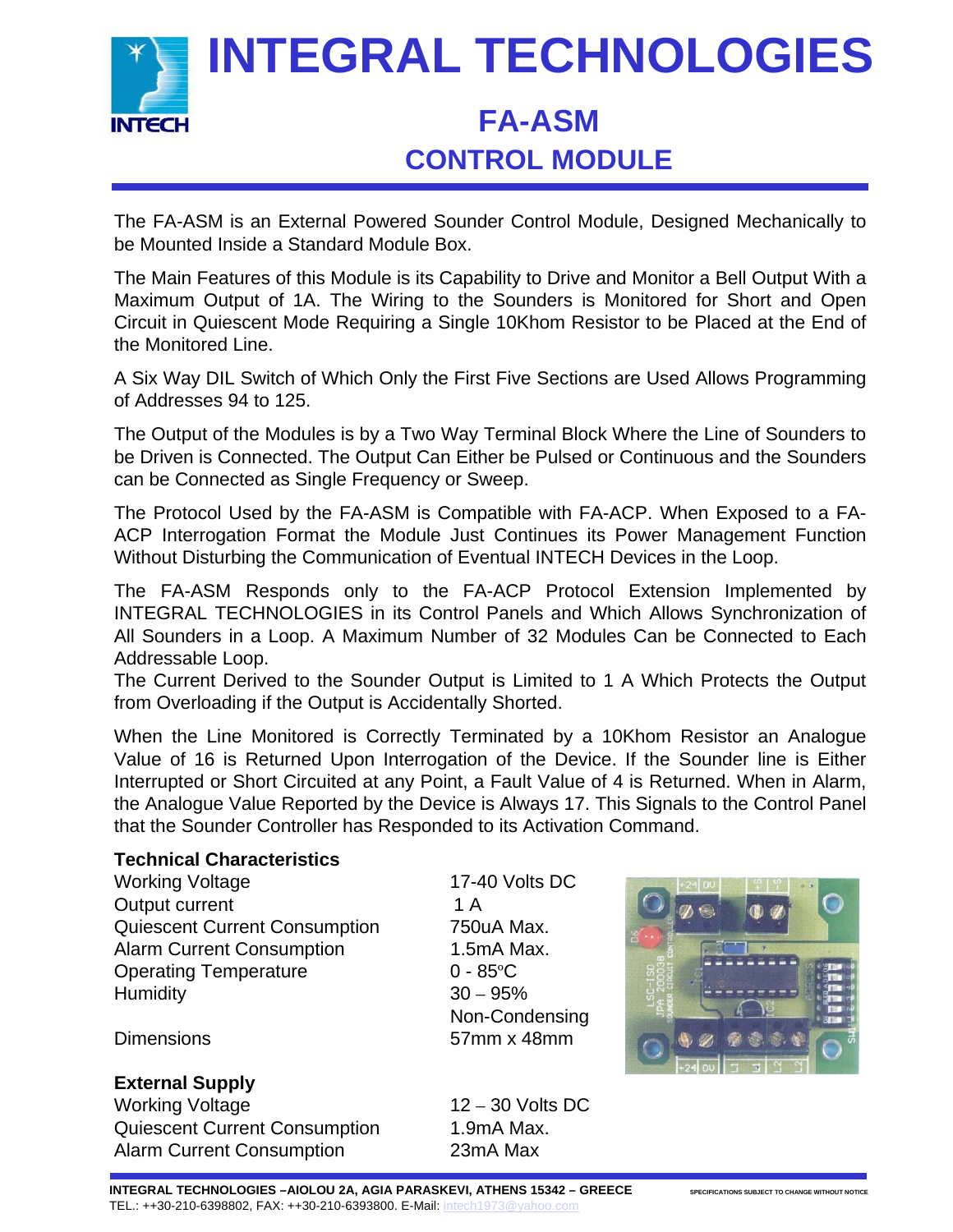

## **FA-ASX-24 Series Addressable Sounder & Sounder Strobe**



#### **Features:**

- Special Electronic Alarm effect Unique Design to Substitute the Traditional
- Mechanical Bell of Hydrant Box.
- High output and small size
- Waterproof Characteristic.
- All Material UL Recognized.
- Built in Polarity Reverse Protection.
- Available in various tones
- Address setting by DIP switch

## **Specifications:**

| <b>Operating Voltage:</b>            | 24V DC            |  |
|--------------------------------------|-------------------|--|
| <b>Power Consumption:</b>            | 25 mA (Average)   |  |
| Siren Output:                        | $105 + (-5)$ dB   |  |
| <b>Operation Frequency:</b>          | $1.0KHz - 1.5KHz$ |  |
| Power Cord:                          | 30 cm in General  |  |
| Color:                               | Red               |  |
| <b>Dimensions</b>                    | 82 x 82mm         |  |
| Can be Directly Fit into MK Back Box |                   |  |



## **Features:**

- We Developed this Model Intending to Replace Traditional Mechanical Alarm Bells
- Especially the Models Combined with Strobes that Strengthen Alarm Functions
- Special Audio Alarm Effect Increases the Effectiveness of the Fire Warning
- Waterproof, Easy to Install Design
- **B HIGH INTENSITY LEDS**
- Address setting by DIP switch

## **Specifications:**

| Operating Volt.                      | 24V DC               |  |
|--------------------------------------|----------------------|--|
| Current:                             | 43 mA                |  |
| Siren Output:                        | $105 +/- 3dB(at 1m)$ |  |
| <b>Operation Frequency:</b>          | $1.0$ KHz $-1.5$ KHz |  |
| Power Cord:                          | 30 cm in General     |  |
| Color:                               | Red + Red Lens       |  |
| <b>Dimensions</b>                    | 82W x 82H mm         |  |
| Can be Directly Fit into MK Back Box |                      |  |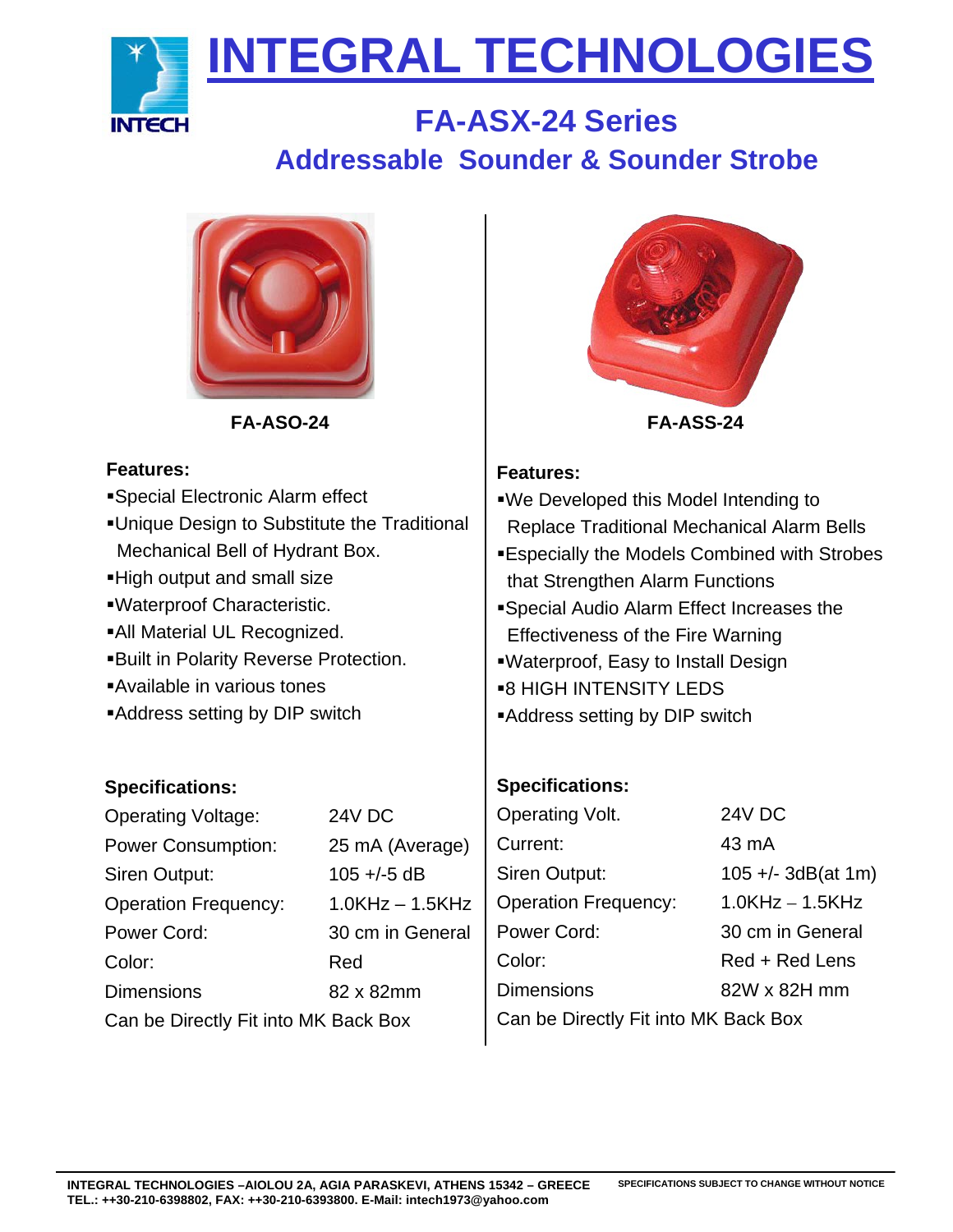